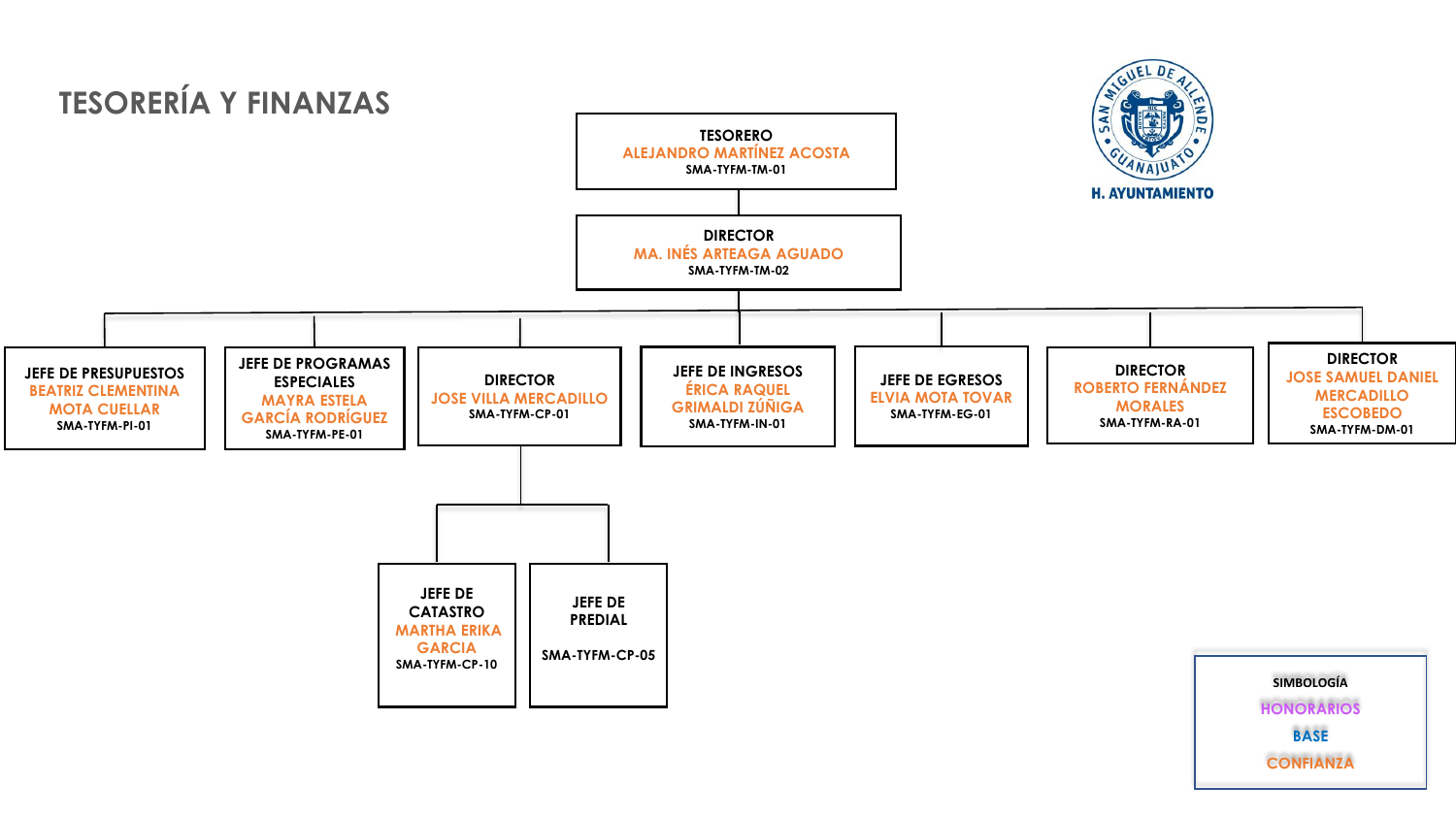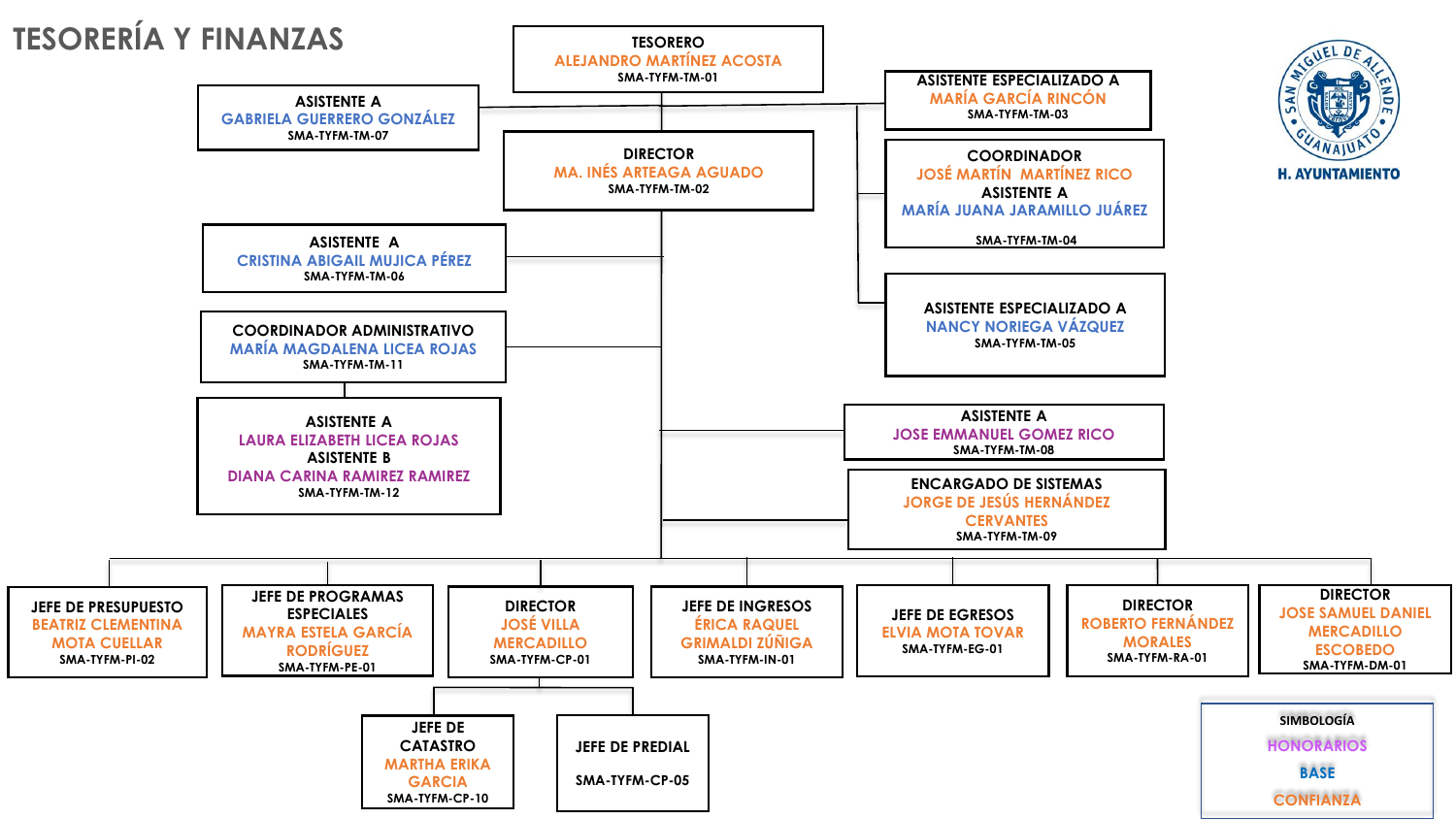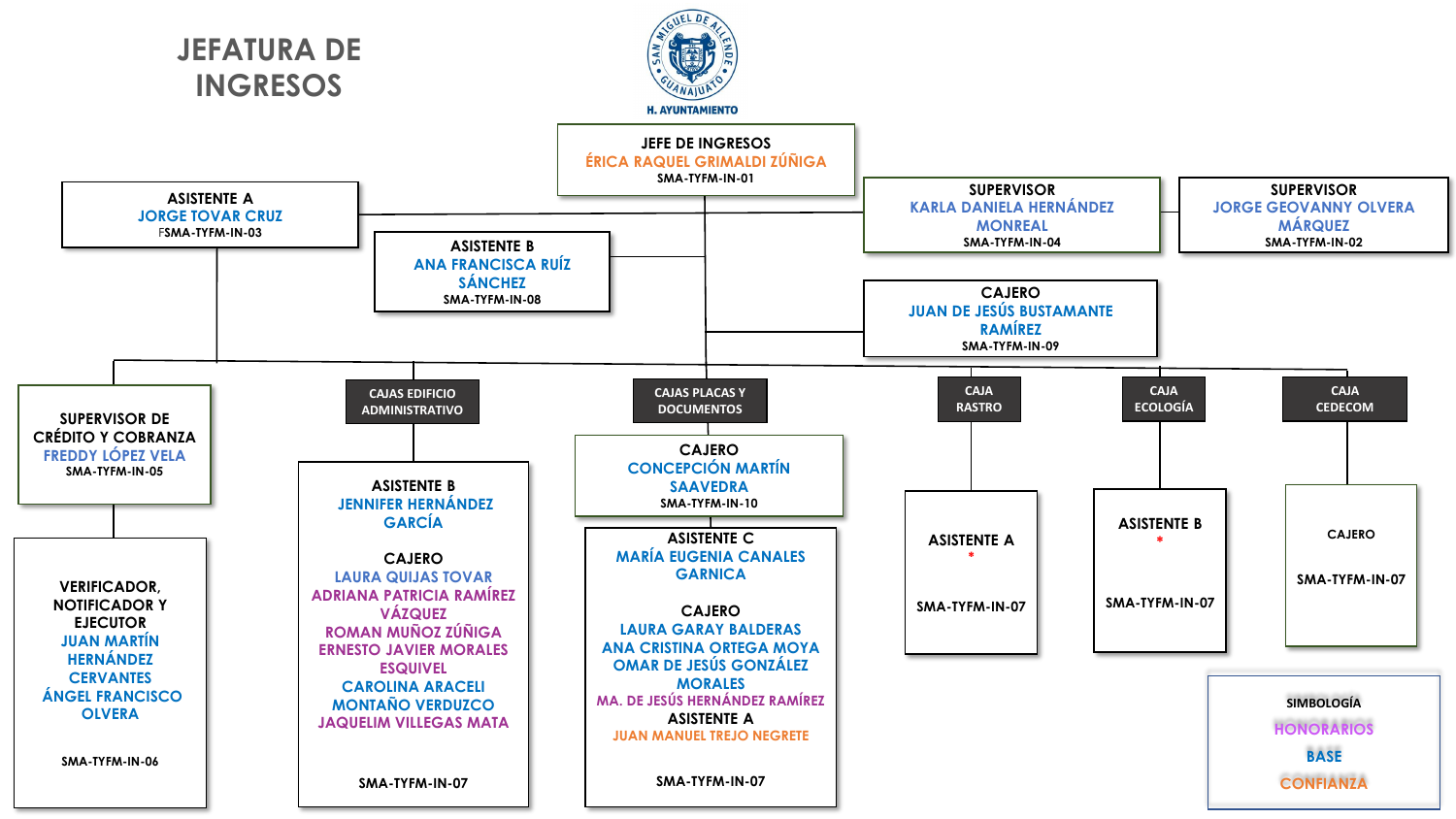

**HONORARIOS BASE CONFIANZA**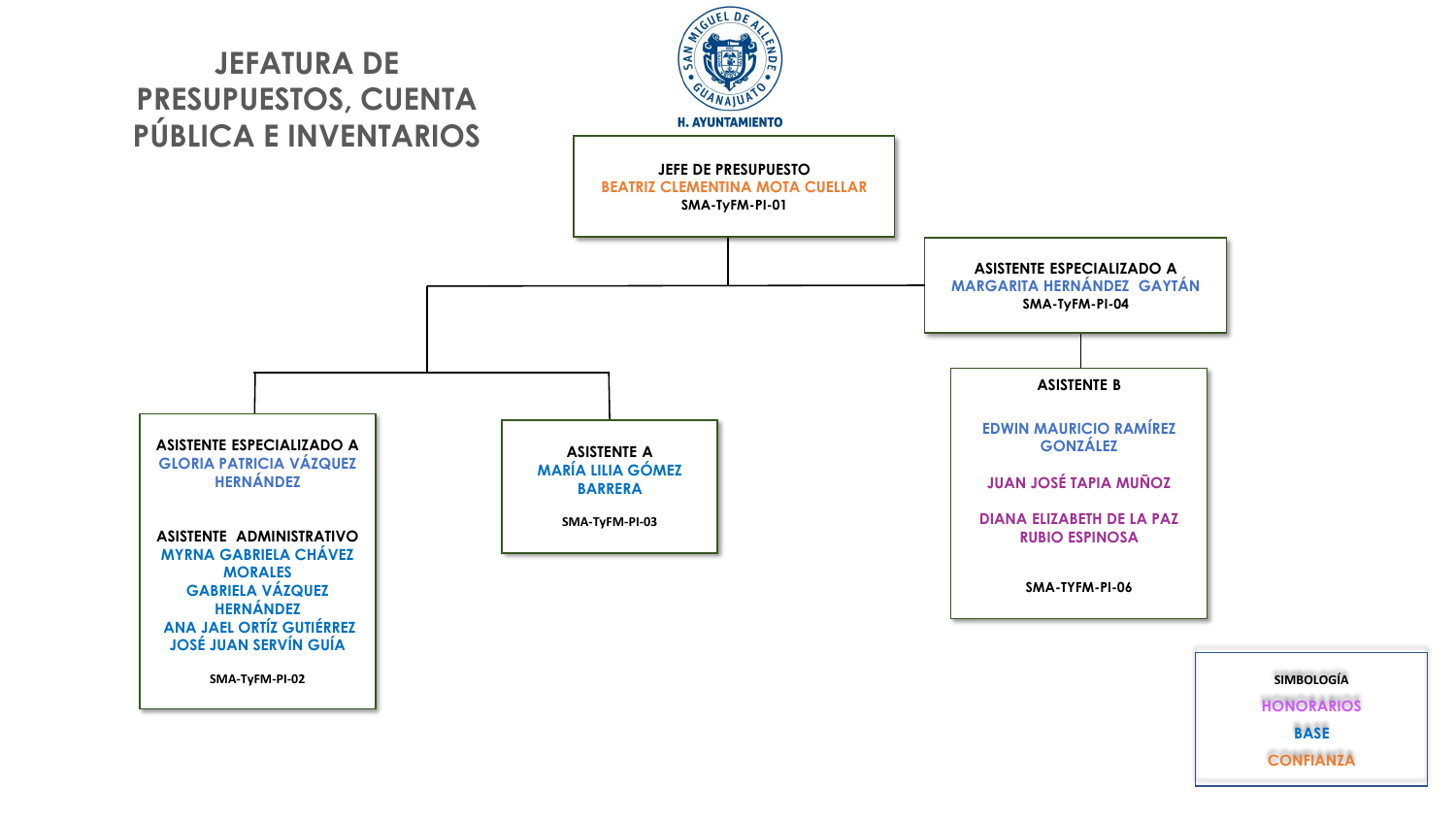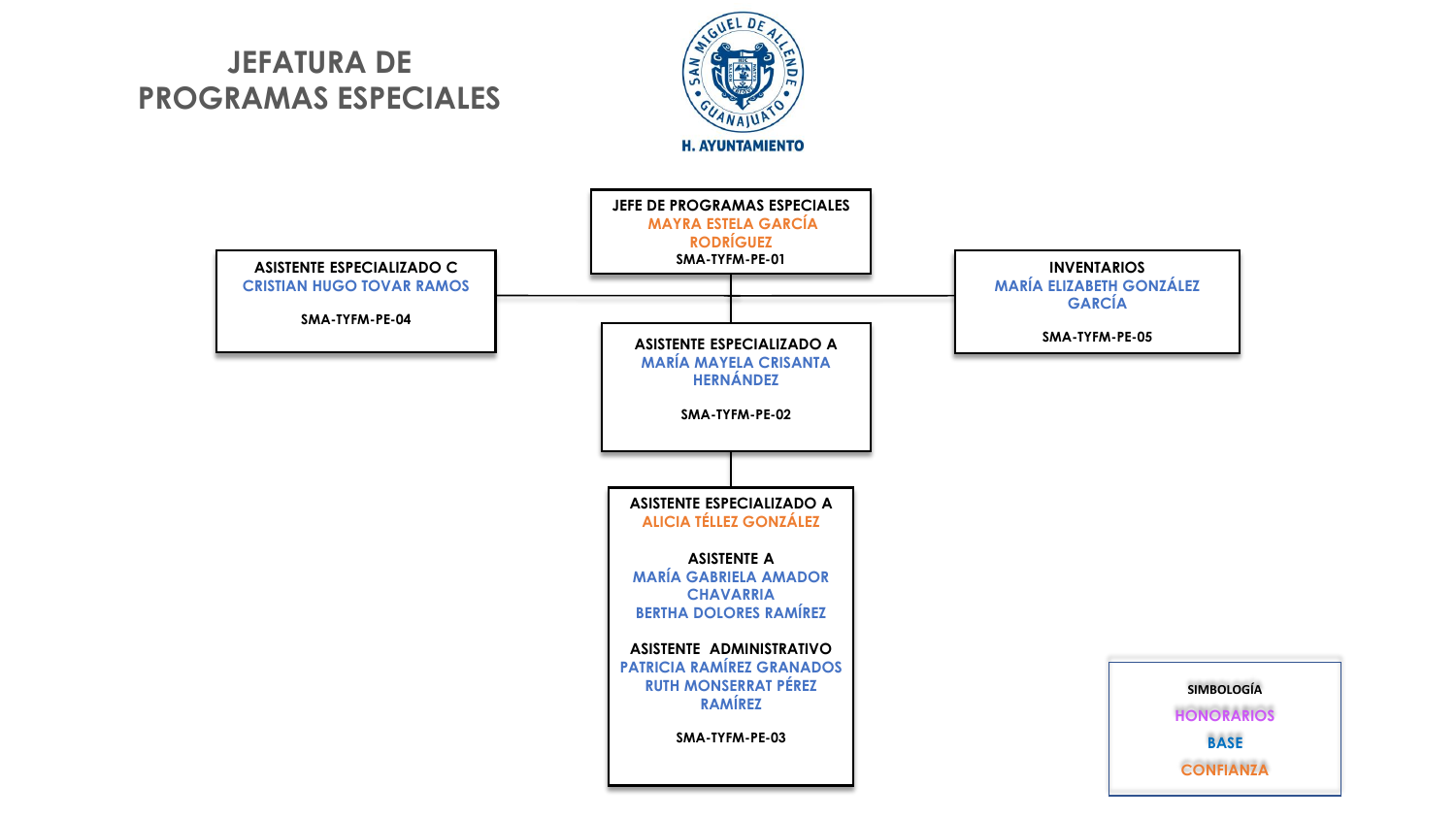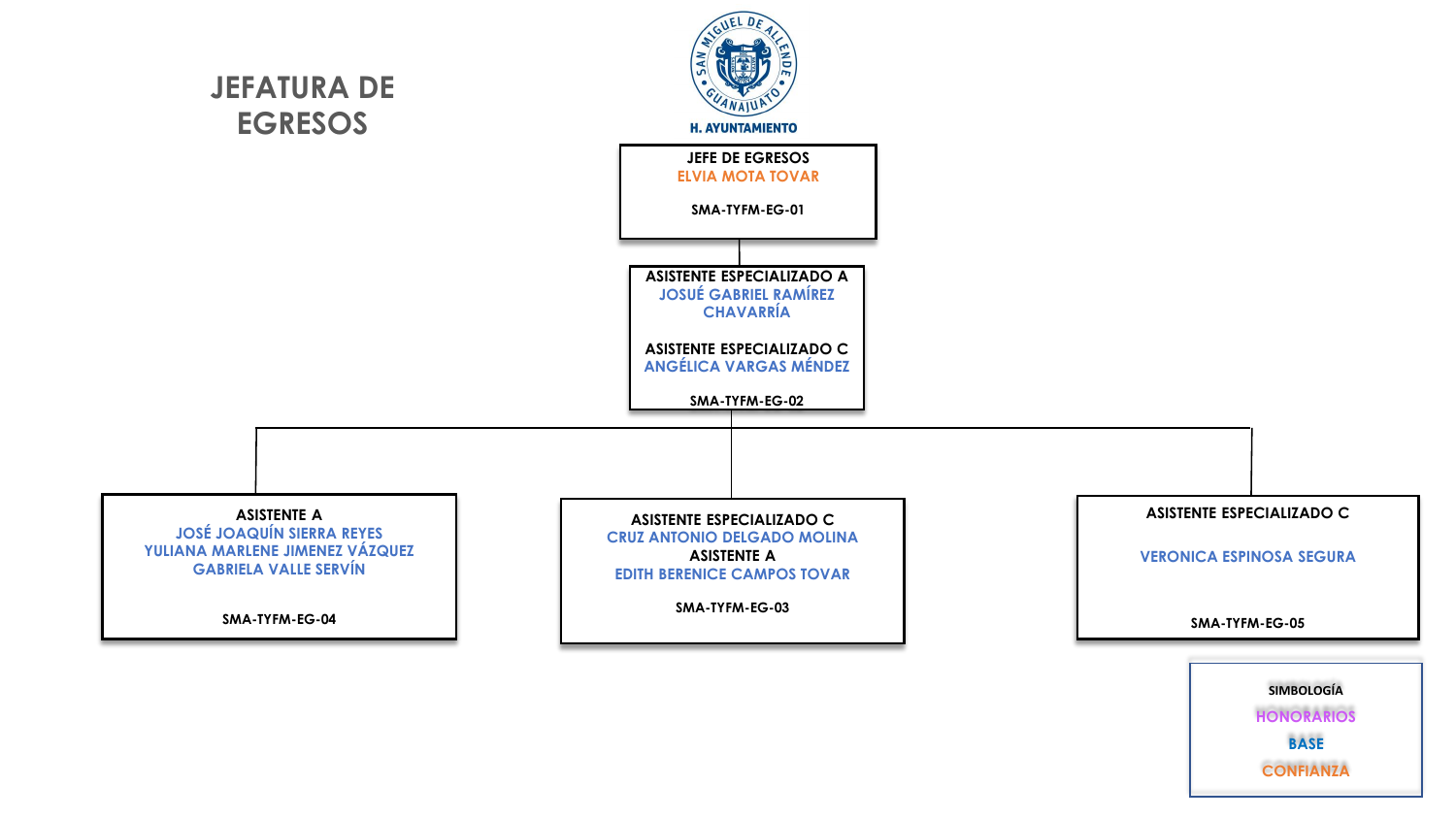

**SIMBOLOGÍA HONORARIOS BASE CONFIANZA**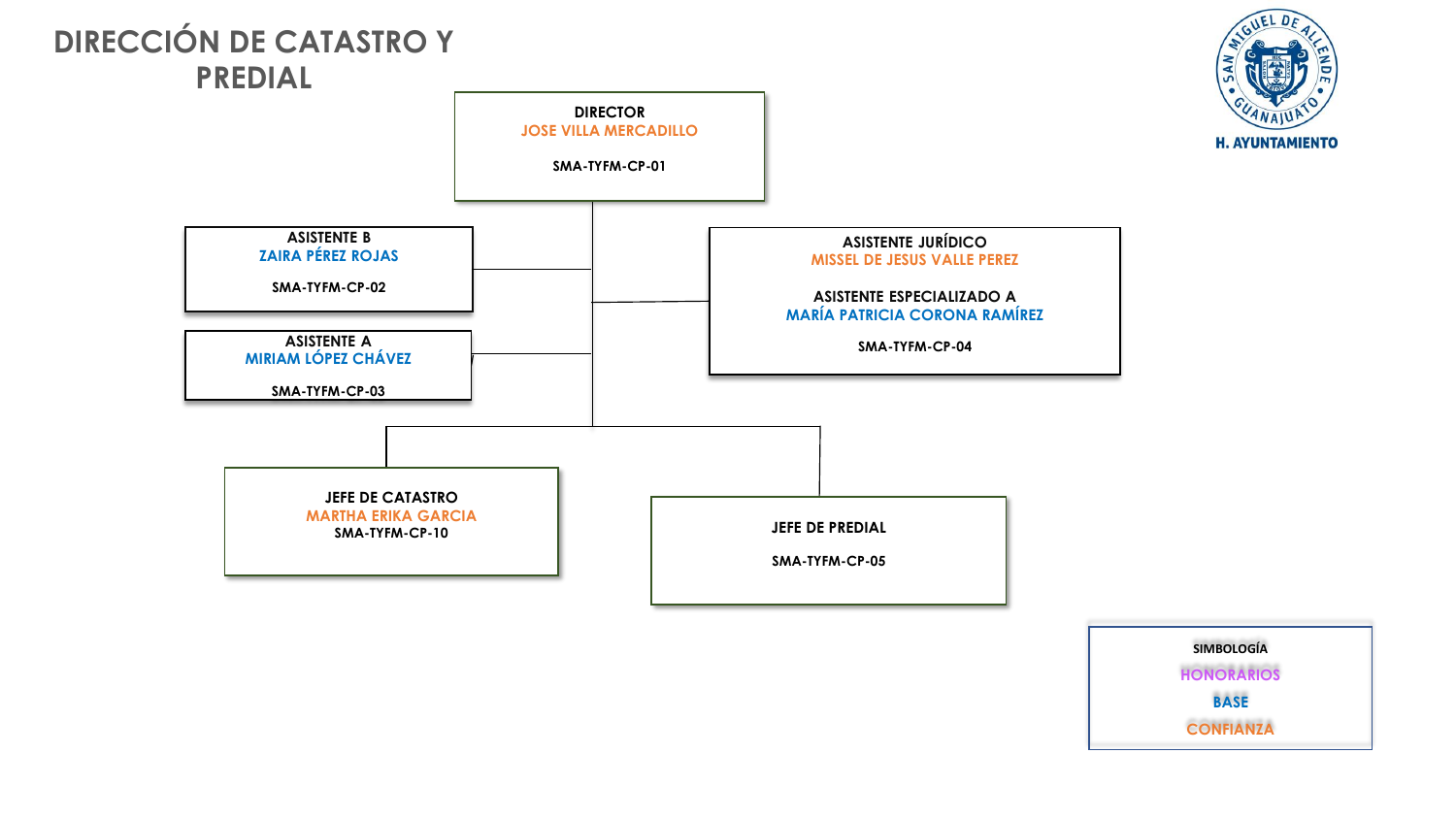

 $\blacksquare$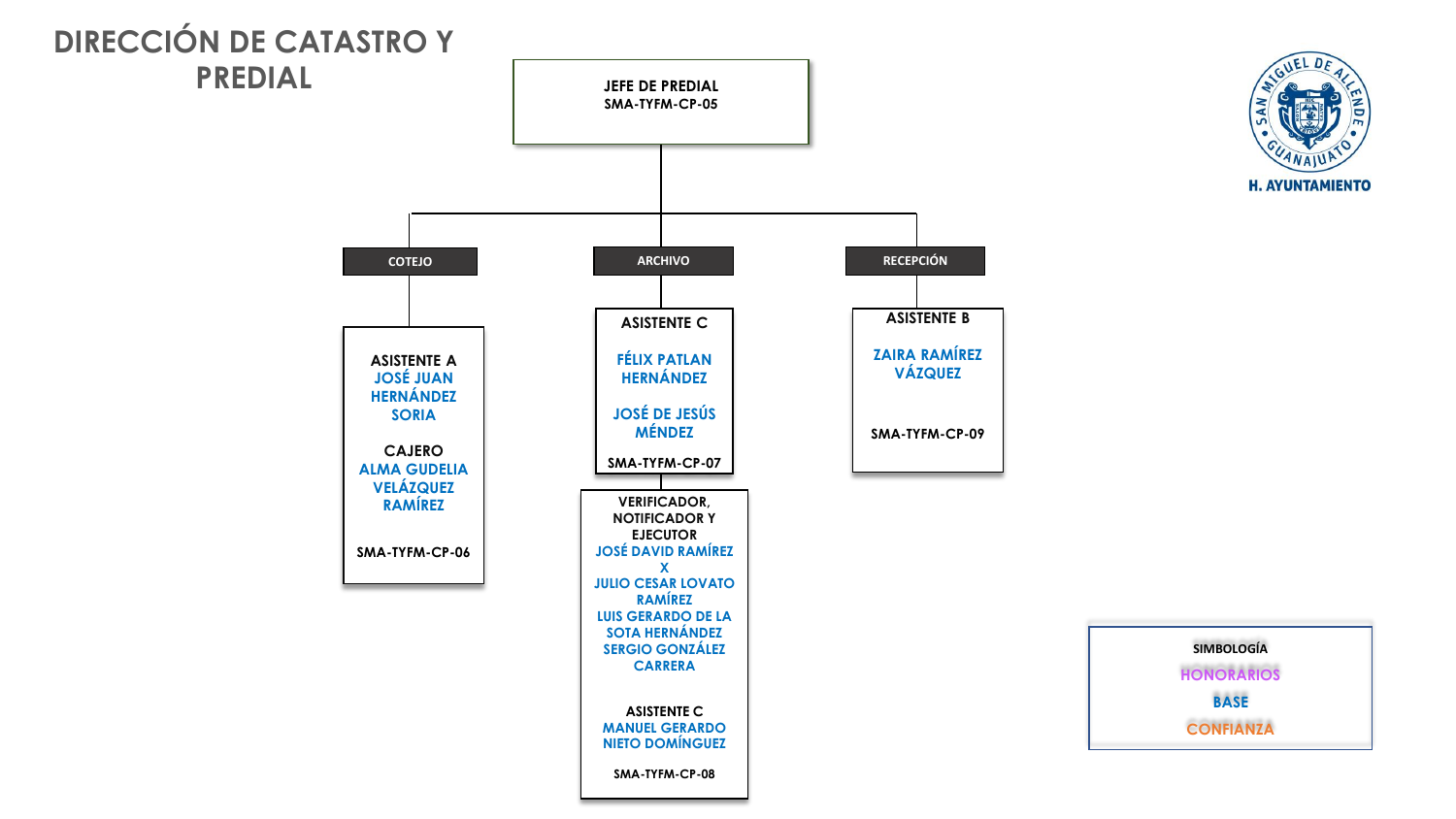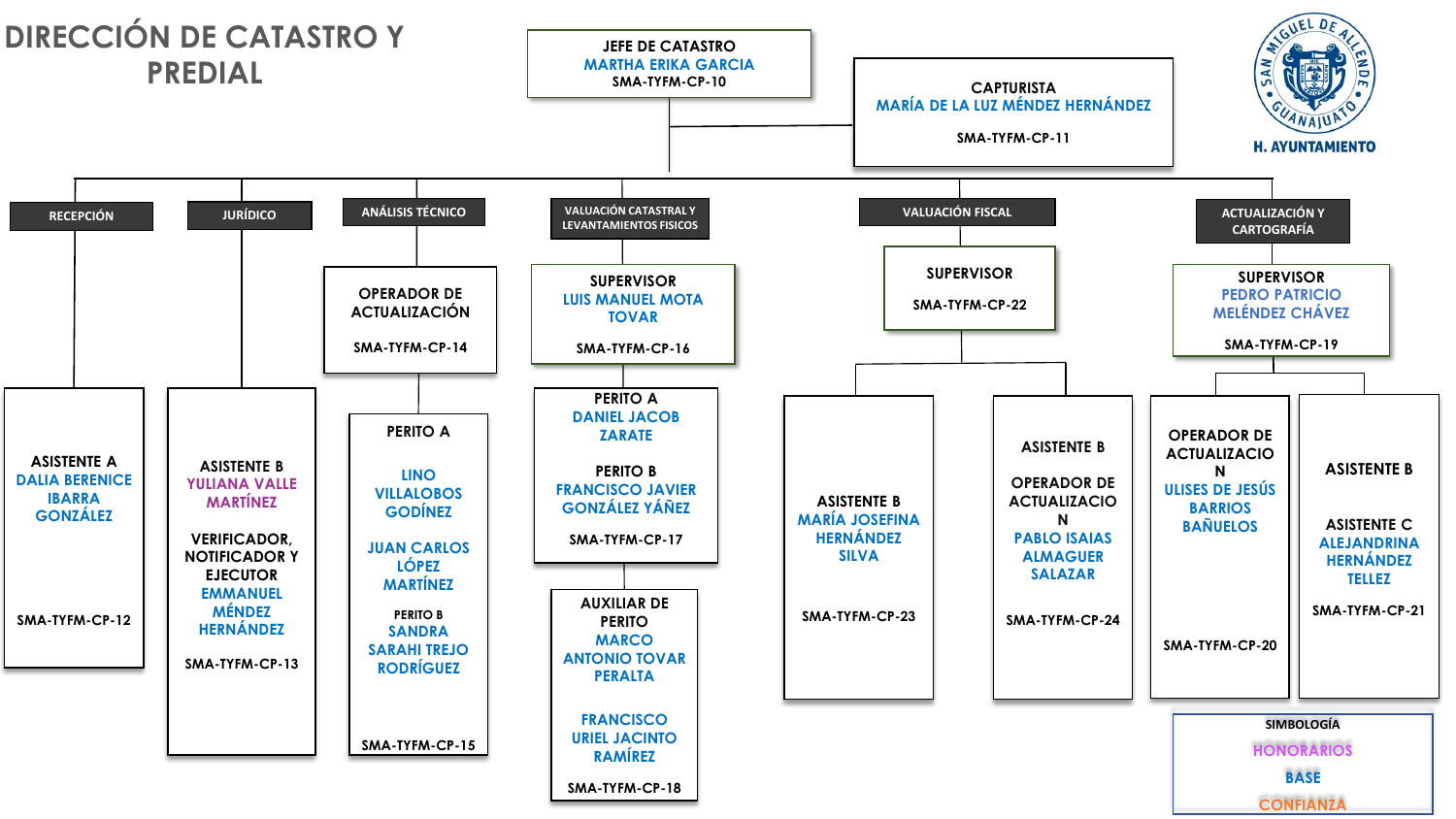